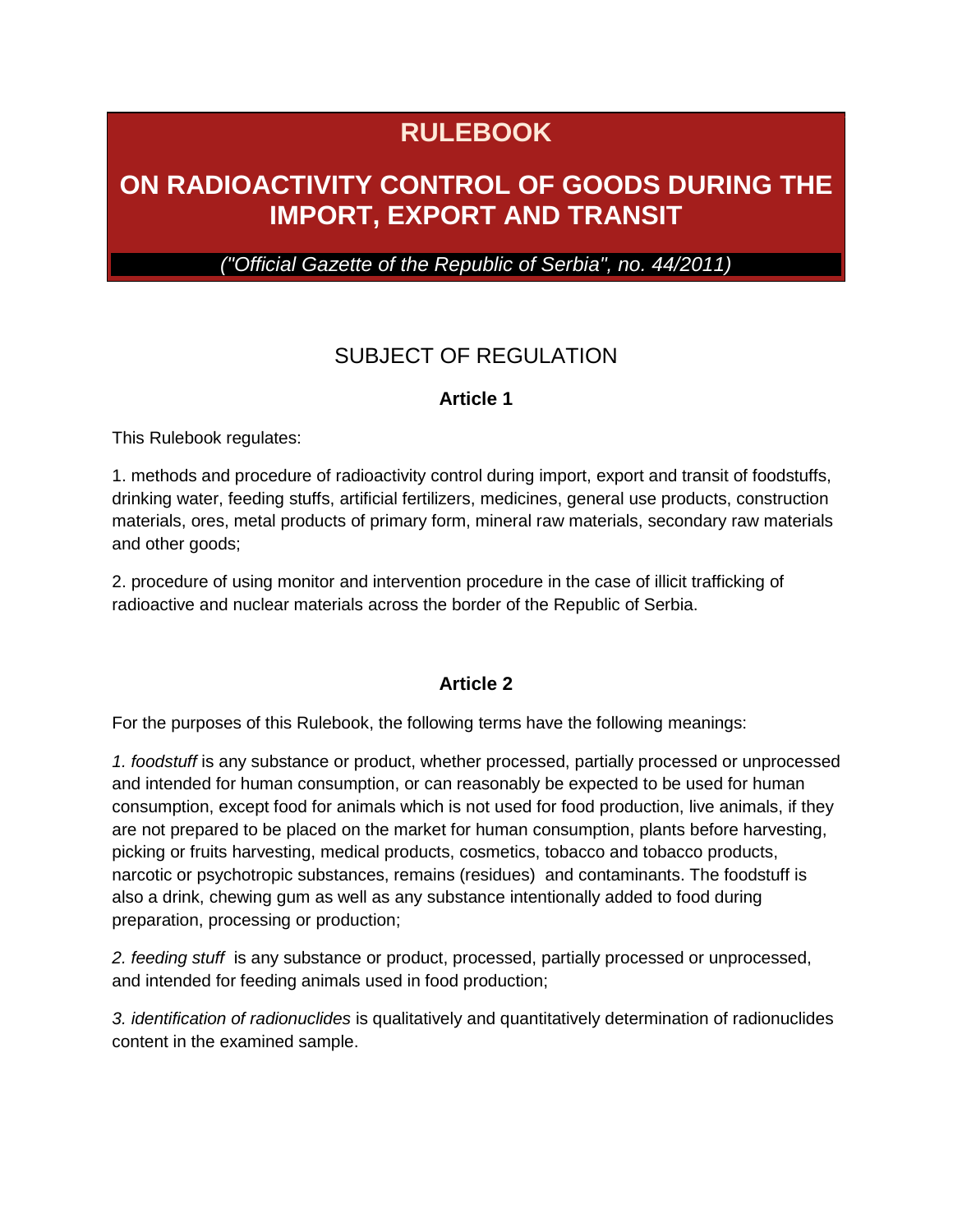## CONTROL OF ILLICIT AND ILLEGAL TRADE AT BORDER CROSSINGS

### **Article 3**

Control of illicit and illegal trade of radioactive and nuclear materials across the border of the Republic of Serbia is performed out at border crossings.

Direct control of illicit and illegal trade of radioactive and nuclear materials is performed by members of the Customs Directorate (hereinafter referred to as: the customs officers) using portable radiation indicators and stationary radiation monitors. Customs officers are tasked to detect any exceeding of dose above the background level of radiation in a given location during control of goods and passengers.

### **Article 4**

If the custom officer detects exceeding of dose that is 20% above the background level of radiation for a given location, he shall immediately inform inspection responsible for ionizing radiation protection and Serbian Radiation Protection and Nuclear Safety Agency (hereinafter referred to as: the Agency) which decides on further procedure.

Vehicle in which the exceeding of dose above the background level of radiation for a given location was detected should be stored in a safe place from which it will not compromise the border crossing and human health.

### **Article 5**

The Agency provides expert assistance to customs officers for radioactivity control at the border crossings.

By order of the Agency, legal persons authorized to perform determination of radionuclides content in goods during the import, export and transit (hereinafter referred to as: authorized legal persons) are providing expert and technical support at the border crossings.

## METHODS AND PROCEDURE OF CONTROLING GOODS DURING EXPORT, IMPORT AND TRANSIT

### **Article 6**

Radioactivity control during import is required for foodstuffs, drinking water, feeding stuffs, artificial fertilizers, medicines (except radiopharmaceuticals), general use products, construction materials, ores, metal products of primary form, mineral raw materials, secondary raw materials.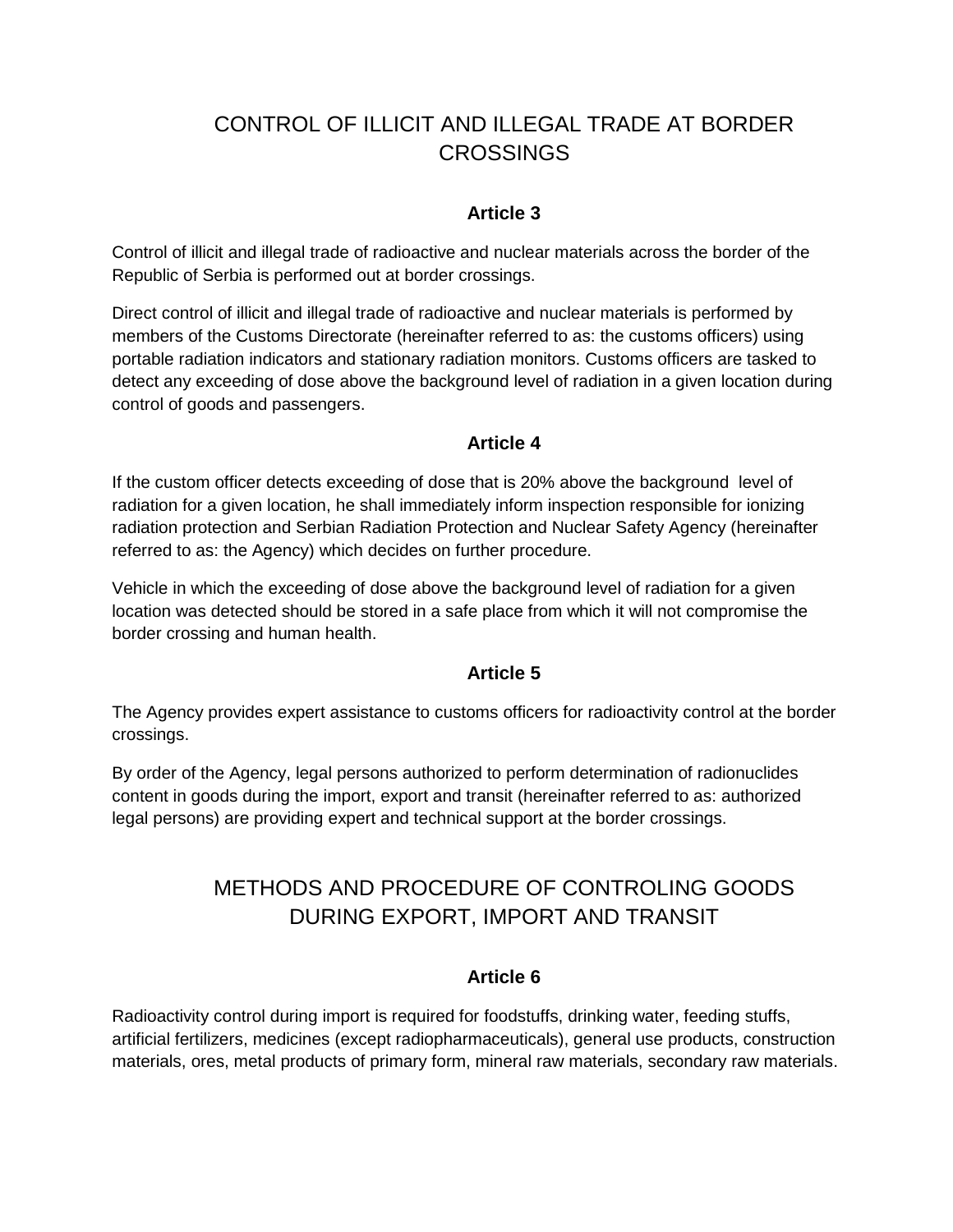Radioactivity control is based on measurements performed by authorized legal persons and involves measurements of dose rate of ionizing radiation from the goods and examination of samples by gamma spectrometric method.

Radioactivity control of goods during import, export and transit can also be performed on the basis of certificate on radioactivity accompanying the goods (hereinafter referred to as: the Certificate), which was issued by an accredited laboratory for radioactivity examination.

The certificate is original and is issued in language of country of origin as well in Serbian in the case of import.

The certificate contains: name and full address of the exporter, the country of origin, country of importation, transportation mean and identification of the vehicle, name and description of goods, quantity of goods, date, place, seal and signature of the exporter, name and full address of the laboratory which conducted examination, name of the accreditation body which accredited laboratory, number of samples tested, the radionuclide content of each sample tested (for goods that have obligatory gamma spectrometric measurements), highest value of dose rate measured on the surface of the consignment (for goods that have obligatory measurements of dose rate), date of examination, place, seal and signature of laboratory that conducted the examination.

Exceptionally, according to a special order of inspection authorities the net beta and net alpha emitter's presence is examined.

### **Article 7**

Dose rate measurements are required for construction materials, metal products of primary form, mineral raw materials and secondary raw materials listed in Appendix 1 of this Rulebook.

Identification of radionuclide by gamma spectrometric method is performed on goods for which more than twice of the value of the background level of radiation for given location is determined by dose rate measurement.

### **Article 8**

Identification of the radionuclide by gamma spectrometry is required for foodstuffs, feeding stuffs, artificial fertilizers, construction materials, metal products of primary form, mineral raw materials and secondary raw materials, listed in Appendix 2 of this Rulebook.

### **Article 9**

In the case of transit of goods, only control by portable radiation indicators and stationary radiation monitors is performed which is done by customs officers.

If the custom officer detects exceeding of dose that is 20% above the background level of radiation for a given location, the procedure from Article 4 of this Rulebook will be followed.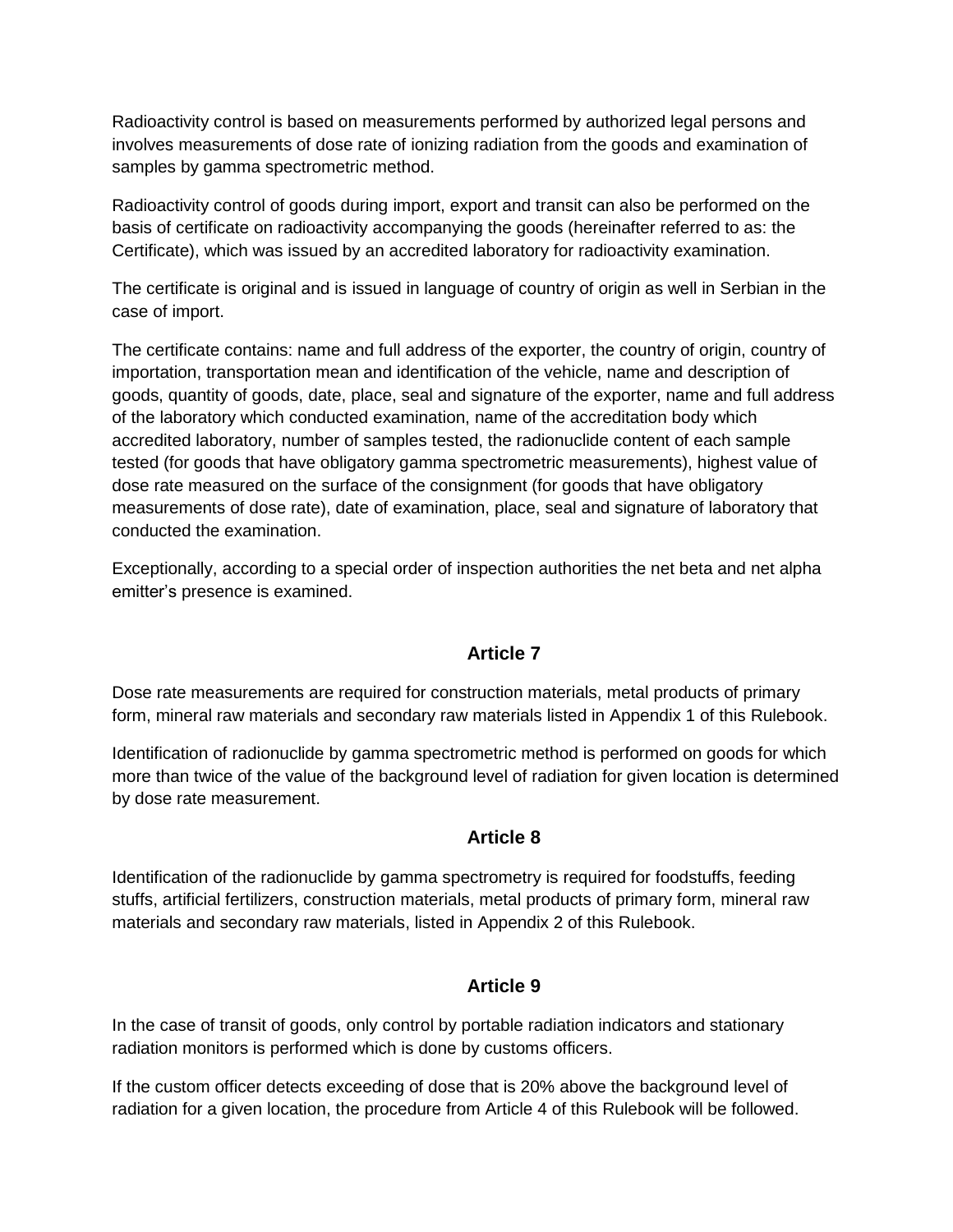## **Article 10**

Sampling the goods for which gamma spectrometric examination is required is performed by an authorized legal person by order of veterinary, phytosanitary, sanitary inspection service or phytosanitary inspection for food safety, in accordance with their responsibilities.

Sampling of goods is performed at the border crossing or in the place where custom is located.

Sampling the goods for which gamma spectrometric examination is required, and that is not in responsibility of the veterinary, phytosanitary, sanitary inspection service or phytosanitary inspection for food safety, is performed at the border crossing by an authorized legal person by order of inspection authorized for radiation protection or inspection authorized for nuclear safety and radioactive waste management.

## **Article 11**

Costs of measurement performed by authorized legal persons are borne by importer that is owner of the goods in case of transit.

## **Article 12**

While issuing report on measurements performed by an authorized legal person, import and custom clearance of goods is prohibited, but a temporary decision on transport to the designated custom office for temporary storage may be granted.

After measurements performed, authorized legal person shall deliver a report to the inspection authority that makes a decision based on the report.

## **Article 13**

Radioactivity control of exported goods is performed by authorized legal persons.

Radioactivity control of exported secondary raw materials is mandatory.

Control of the exported goods is performed at place of loading. After performing radioactivity control of secondary raw materials, authorized legal person shall submit a report on the measurements to the exporter.

Report on the radioactivity measurements of secondary raw materials contains at least the following: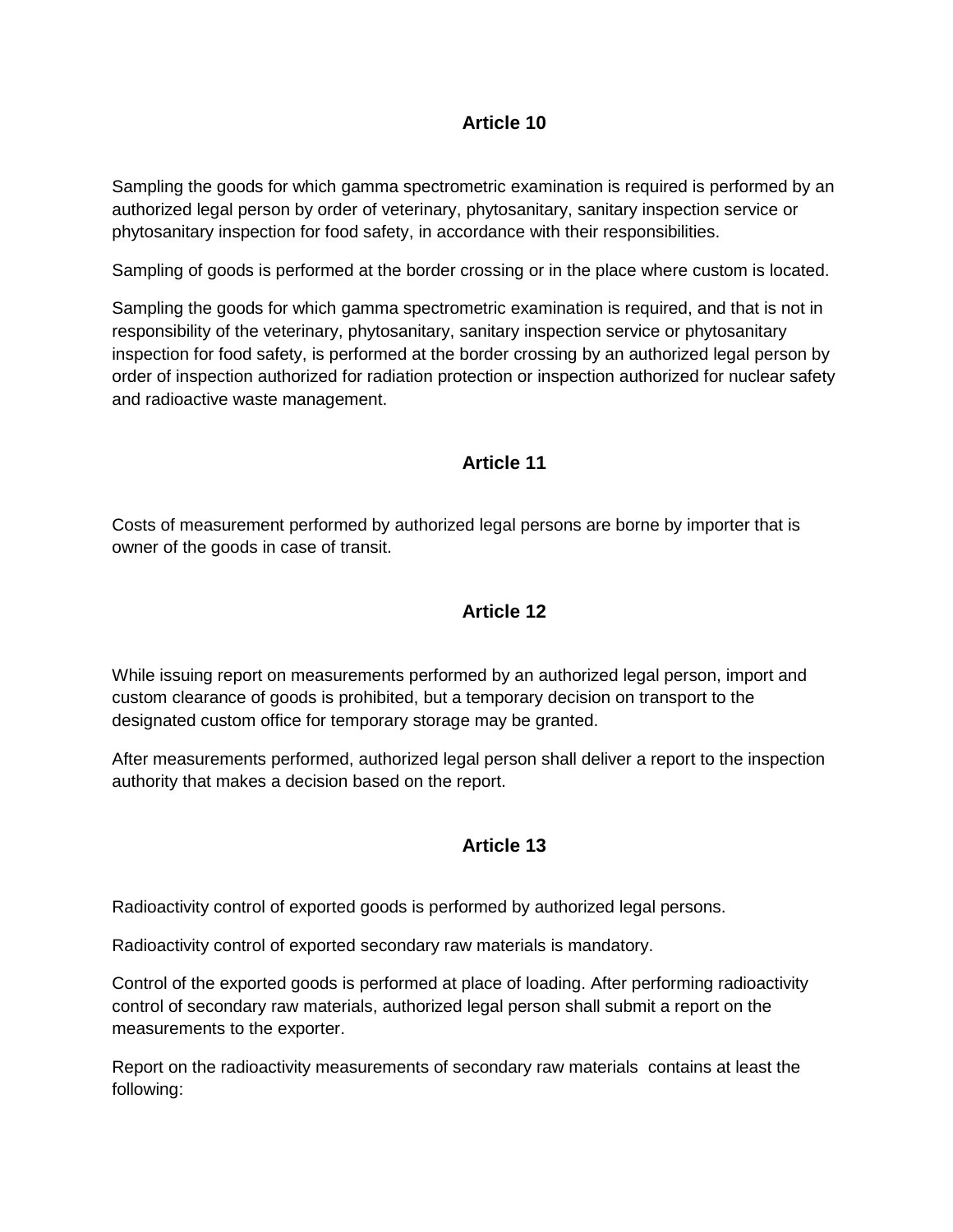1. place and date of measurement;

2. authorized legal person who performed the radioactivity measurement;

- 3. type of the secondary raw materials;
- 4. quantity of the secondary raw materials;
- 5. exporter of the secondary raw materials;
- 6. carrier of consignment of the secondary raw materials;
- 7. transport organiser of consignment of waste materials;
- 8. recipient of consignment of the secondary raw materials ;

9. registration number of the motor vehicle or trailer, if transport is done by road traffic or waybill number of wagon, if the transport is done by railway traffic;

10. background dose rate at the measuring site;

11. description, how are possibly measured increased levels of dose rates are distributed over the surface of consignment of secondary raw materials (homogeniuously, increased dose rate measured at only one spot, etc.)

12. the highest level of dose rate measured on the surface of consignment of secondary raw materials ;

13. dose rate value measured at the driver's seat or in a place where persons accompanying the consignment are;

14. device used for radioactivity measurements of the consignment;

15. measures proposed for radiation protection.

Costs of control for exported goods are borne by exporter.

### PROCEDURE IN CASE OF ENHANCED RADIOACTIVITY DETERMINED

#### **Article 14**

If the authorized legal person determines that imported goods contain radionuclide above the prescribed limits or contain radioactive sources, it will within 24 hours inform inspection responsible for the control of goods, for which higher radioactivity is determined. The responsible inspection will order return of the consignment to the sender, and make a decision on banned import.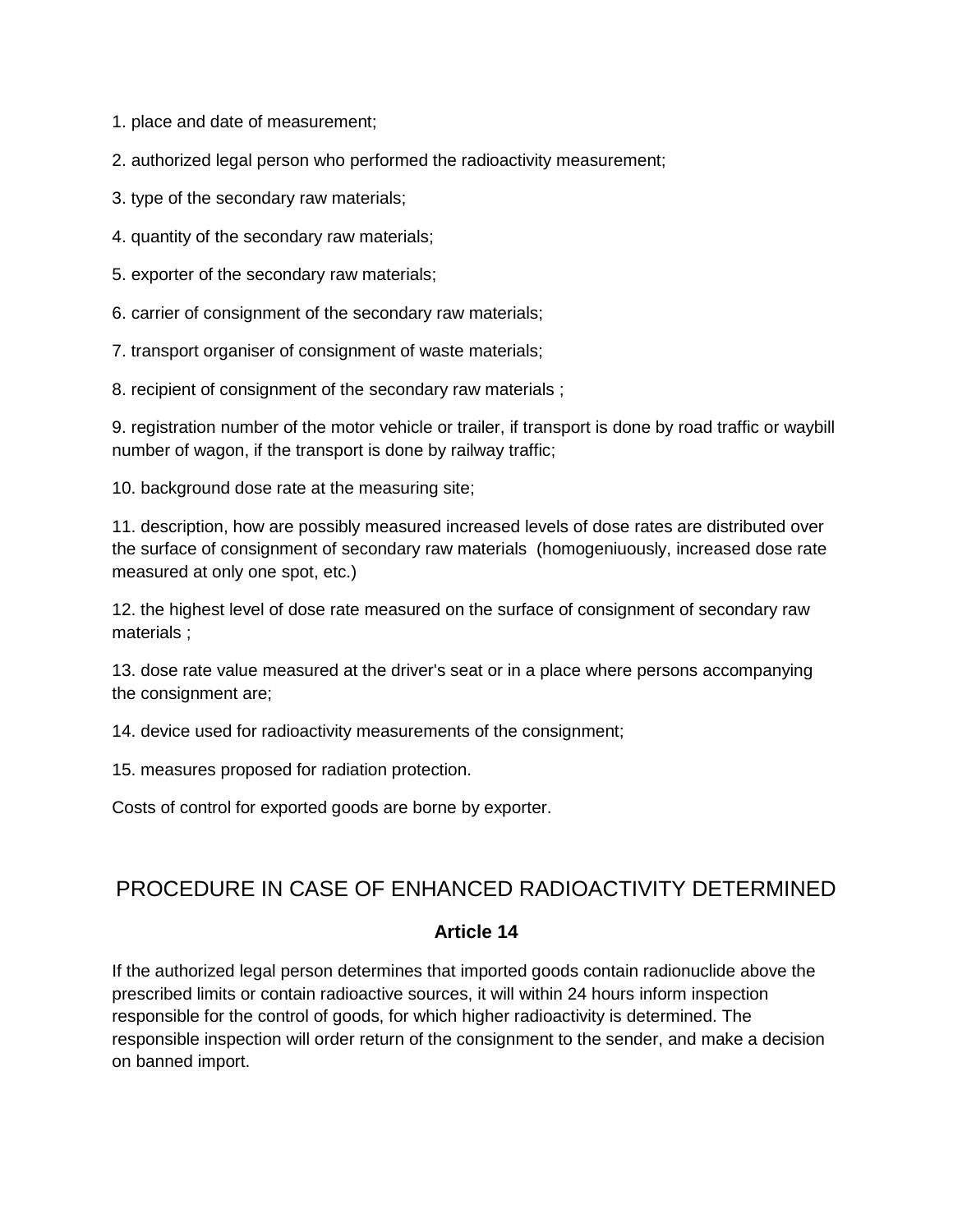The authorized legal person shall notify to the Agency any determined increase of radionuclides content above the prescribed level.

If the authorized legal person determines that goods in transit through the Republic of Serbia contain radionuclide above the prescribed limits or contains radioactive sources, it will within 24 hours inform inspection responsible for the control of goods, for which non-compliance with the limits of the radionuclide content is determined. The responsible inspection will make a decision on banned transit.

The decision on banned import or banned transit and written evidence that the goods have left the territory of the Republic of Serbia, is submitted to Customs, inspection responsible for ionizing radiation protection and to the Agency.

## **Article 15**

If the authorized legal person determines that exported secondary raw materials contain radionuclides above the prescribed limits or contains radioactive sources, it will within 24 hours inform inspection responsible for ionizing radiation protection, which will order the restore of consignment to the place of loading and care.

Report on undertaken measures and procedures inspection responsible for ionizing radiation protection shall submit to the Agency.

Costs of disposal of secondary raw materials which contains radionuclide above the prescribed limits or radioactive sources are borne by owner.

### **Article 16**

In the case of returning of goods to the Republic of Serbia, which contain radionuclide above prescribed limits or contain radioactive sources, and that was previously exported from the Republic of Serbia, custom officer shall inform the Agency on that case.

The Agency will assess whether it is necessary to implement additional radiation protection measures and decide on further actions.

## PROCEDURE OF MONITOR USE AND PROCEDURE FOR INTERVENTION IN CASE OF ILLICIT TRAFICKING OF RADIOACTIVE AND NUCLEAR MATERIALS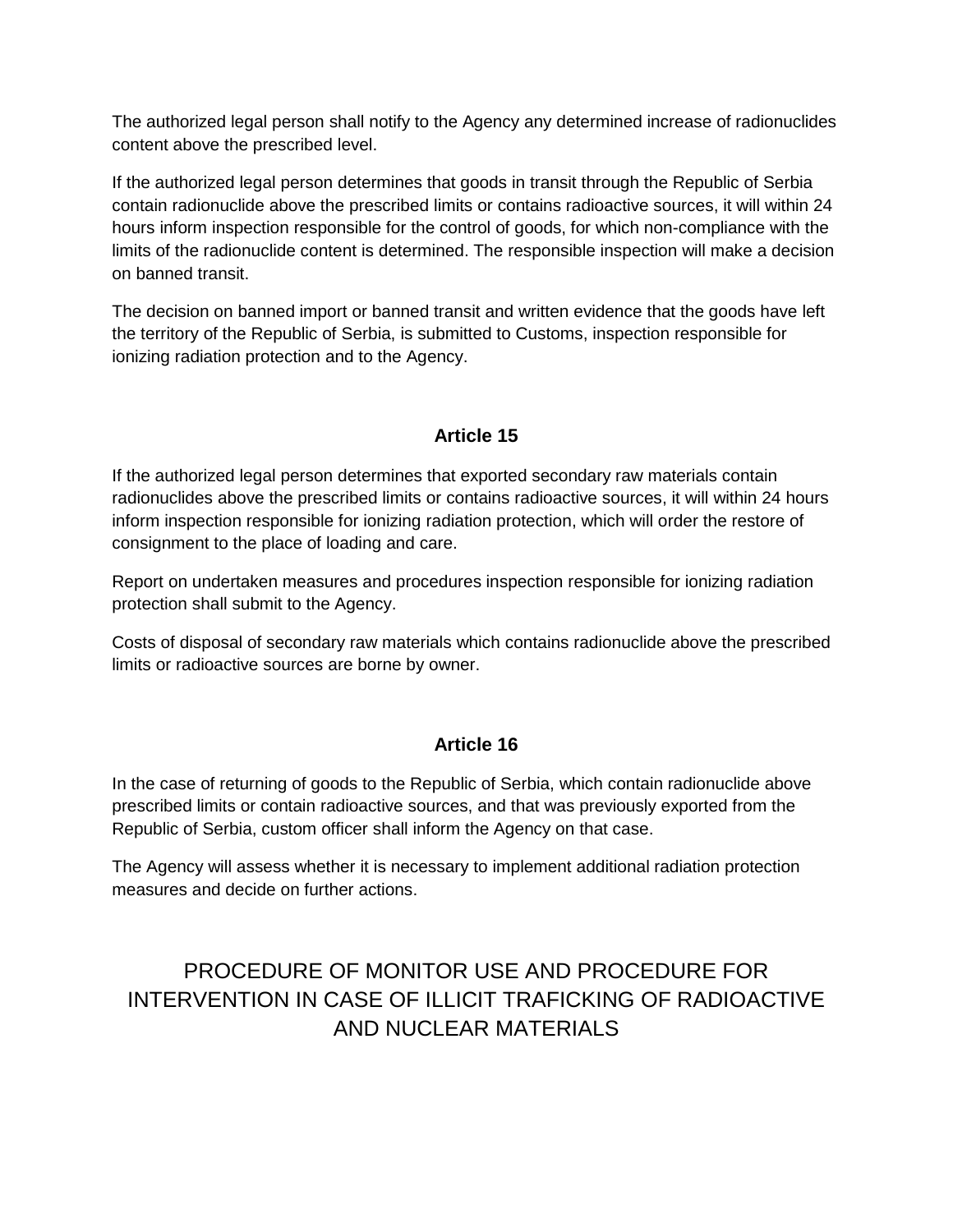### **Article 17**

Customs officers are performing direct control of illicit and illegal trade of radioactive and nuclear materials using portable radiation indicators and stationary radiation monitors.

Stationary radiation monitors at border crossings are set to allow control of the radiation of every vehicle and passenger crossing the border. During radioactivity control with stationary radiation monitors, speed of passing by the monitors should not exceed the speed of passing listed in specification of stationary monitors. If the stationary monitor detects dose exceeding above the background level of radiation for given location, light or sound alarm of the device will be activated.

At border crossings where stationary radiation monitors are not placed, customs officers using portable radiation indicators perform direct control of illegal and illicit trade of radioactive and nuclear materials. During the regular customs control, customs officers are carrying portable radiation indicators which are on at all time during the customs control.

If the portable radiation indicator alarms when customs officer is approaching the vehicle, the signal needs to be verified. Verification involves distancing and reapproaching the vehicle in order to confirm the presence of ionizing radiation field.

The vehicle in which exceeding of the dose was detected above the background level of radiation for a given location is stored in a safe location from which will not threaten the border crossing and human health.

## EQUIPMENT AND INSTRUMENTS FOR DIRECT CONTROL OF RADIOACTIVITY OF GOODS AND RADIOACTIVE CONTAMINATION OF **PASSENGERS**

For radioactivity control customs officers use portable radiation indicators and stationary radiation monitors.

Pocket (portable) radiation indicators should:

- 1. be lightweight;
- 2. have sound and light alarm;

3. detect increase of the ambient gamma dose rate of 0,2 μSv/h for the duration of the 1s for energies of  $241$ Am,  $137$ Cs and  $60$ Co;

4. operating in the range of 100 nSv/h to 0.1 Sv/h with measurement uncertainty less than  $\pm$ 20%;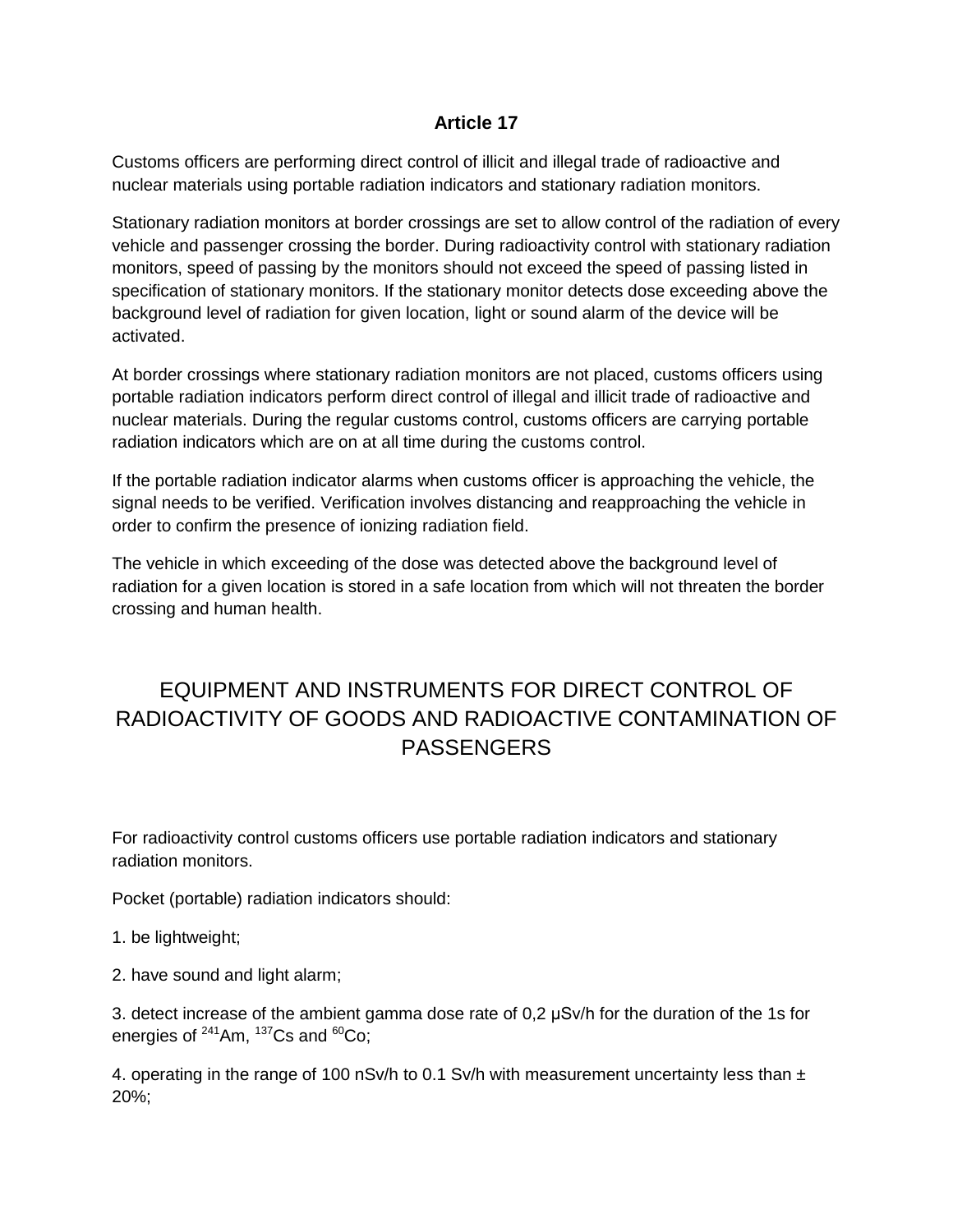5. have operating autonomy for more than 500 hours.

Stationary monitors placed at the border crossings should have following characteristics:

1. detection threshold is such that registers any increase of dose rates for more than 20% of the background radiation level;

2. is able to detect increase of radiation on a moving vehicle.

## ENTERING INTO FORCE

### **Article 19**

This Rulebook shall enter into force on the eighth day after the day of its publication in the "Official Gazette of the Republic of Serbia".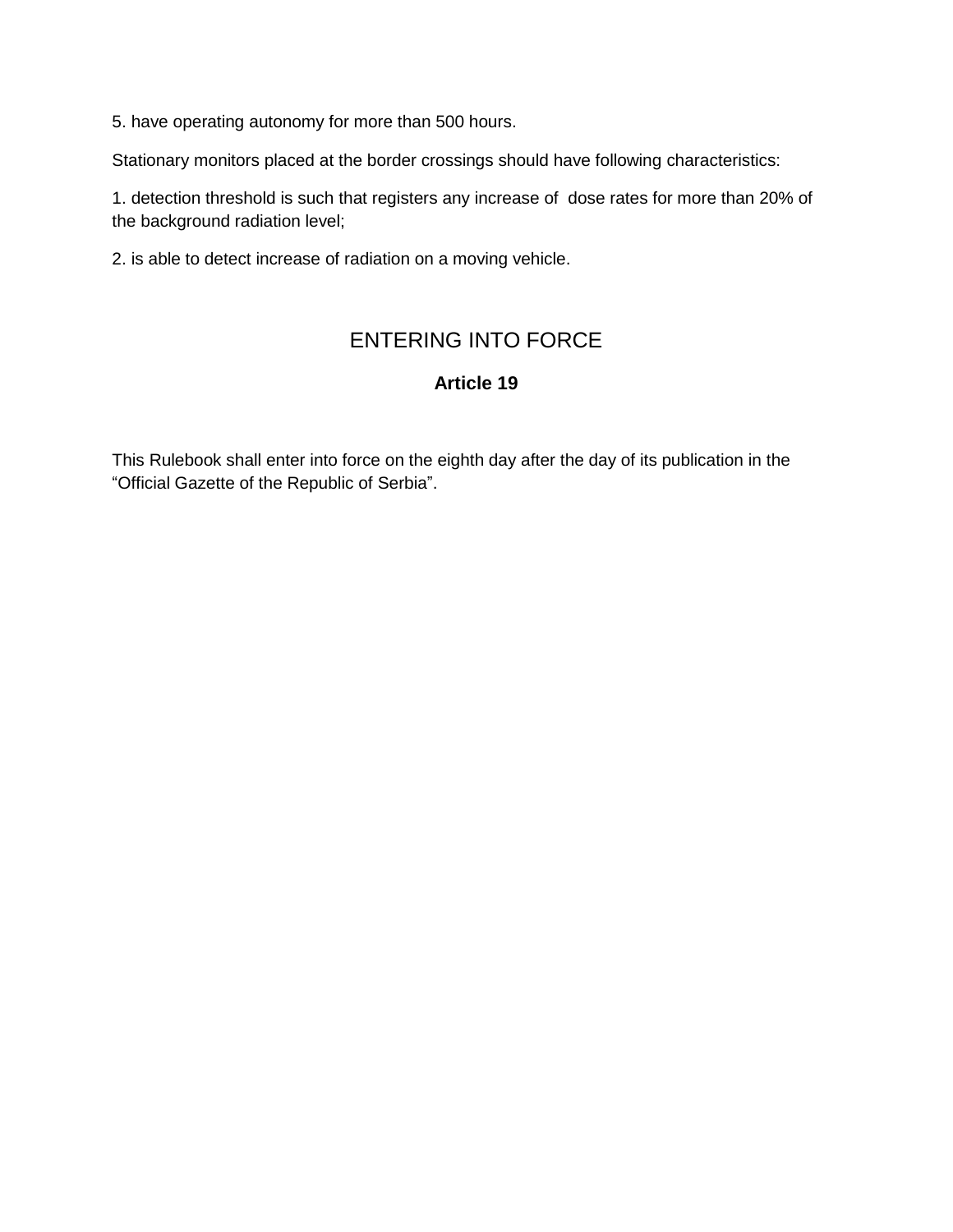## **Appendix 1**

List of goods that require dosimetric examination:

1. kaolin and other kaolin clays, whether or not calcinated;

2. marble, travertine, ecosine and other calcareous monumental or construction stone of an aparent relative density 2.5 or higher;

- 3. aluminum ores and concentrates;
- 4. niobium, tantalum, vanadium, zirconium ores and concentrates;
- 5. granulated slag (sand) in the manufacture of iron or steel;

6. slag (other than granulated slag) of scaling and other waste from the manufacture of iron or steel;

7. scrap waste with following index numbers 19 12 02 and 19 10 03 in Catalog of waste:

- 1) waste and scrap of copper;
- 2) waste and scrap of iron or steel: waste ingots, slabs, etc. of iron or steel for melting;
- 3) waste and scrap of nickel;
- 4) waste and scrap of aluminum;
- 5) waste and scrap of lead;
- 6) waste and scrap of zinc;
- 7) waste and scrap of tin;
- 8) waste and scrap of tungsten;
- 9) waste and scrap of molybdenum;
- 10) waste and scrap of tantalum;
- 11) waste and scrap of magnesium;
- 12) waste and scrap of cobalt;
- 13) waste and scrap of bismuth;
- 14) waste and scrap of cadmium;
- 15) waste and scrap of titanium;
- 16) waste and scrap of zirconium;
- 17) waste and scrap of antimony;
- 18) waste and scrap of manganese;
- 19) waste and scrap of beryllium, chromium, germanium, vanadium, gallium, hafnium (celtium), indium, niobium (columbium), rhenium and thallium;
- 20) waste and scrap of cermets.